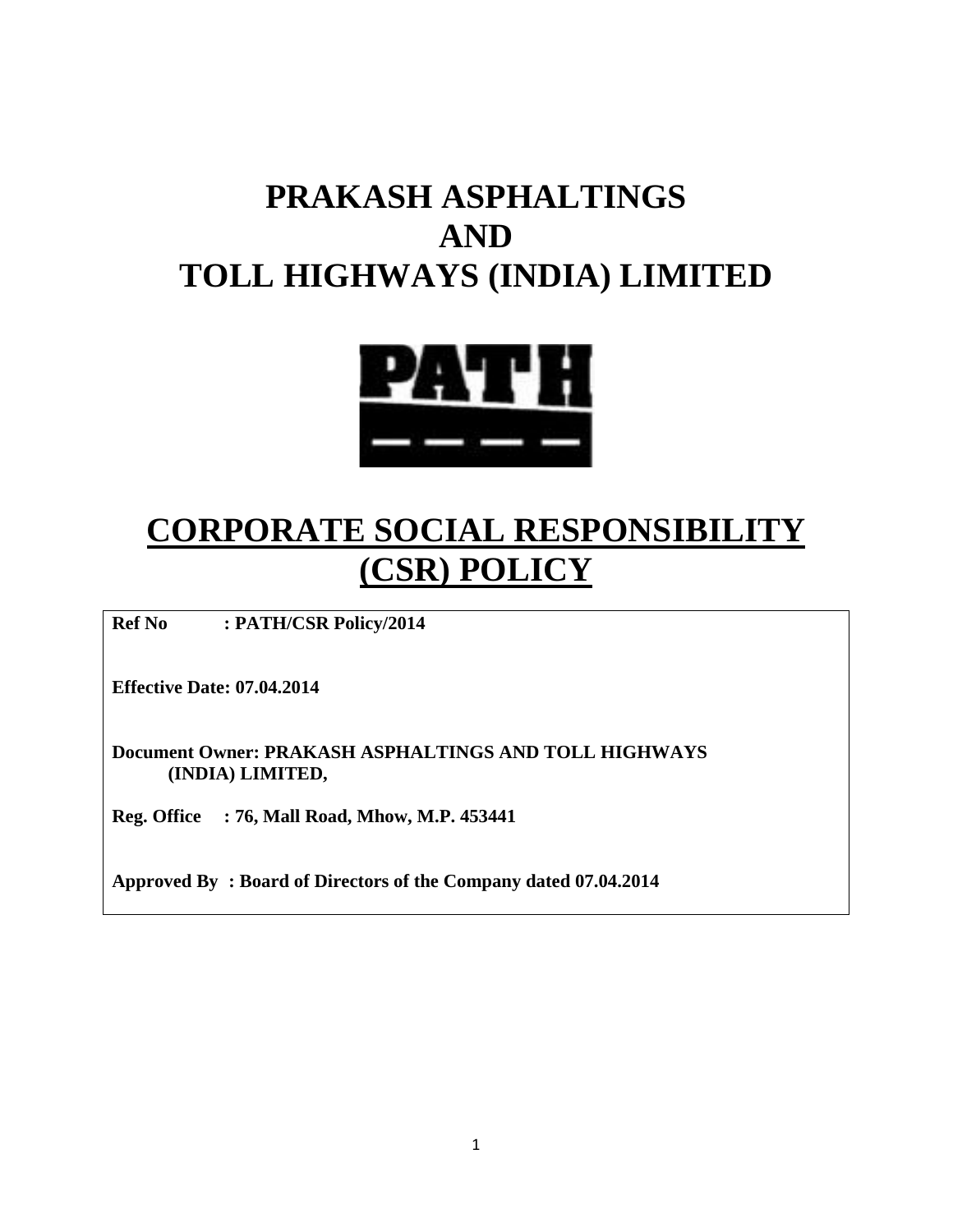# **CONTENTS**

| S. No.         | <b>Content</b>                       | Page           |
|----------------|--------------------------------------|----------------|
| $\mathbf{1}$   | <b>PURPOSE</b>                       | 3              |
| $\overline{2}$ | <b>SCOPE &amp; APPLICABILITY</b>     | 3              |
| 3              | PATH CSR COMMITTEE                   | $\overline{4}$ |
| $\overline{4}$ | <b>TERMS OF REFERENCE</b>            | $\overline{4}$ |
| 5              | <b>CSR POLICY</b>                    | $\overline{4}$ |
| 6              | <b>CSR ACTIVITIES</b>                | 5              |
| $\overline{7}$ | <b>BUDGETS</b>                       | 5              |
| 8              | <b>CSR EXPENDITURE</b>               | 5              |
| 9              | <b>CSR REPORTING</b>                 | 6              |
| 10             | DISPLAY OF CSR ACTIVITIES ON WEBSITE | 6              |
| 11             | <b>DEVIATIONS / EXCEPTIONS</b>       | 6              |
| 12             | POLICY OWNER                         | 6              |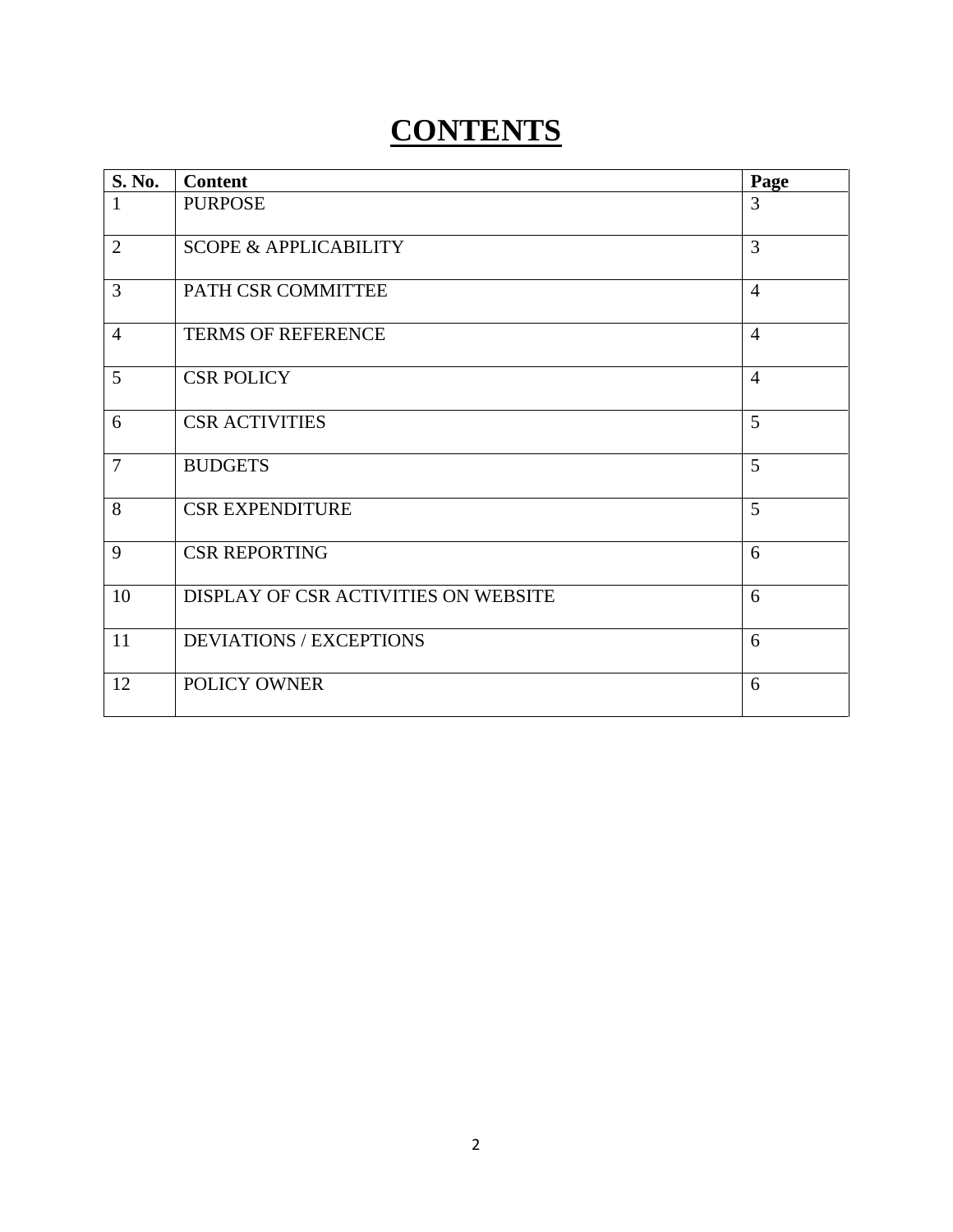## **CORPORATE AND SOCIAL RESPONSIBILITY (CSR) POLICY**

### **DEFINITION OF CSR**

A widely quoted definition by the World Business Council for Sustainable Development statesthat

"Corporate Social Responsibility (CSR) is the continuing commitment by business to behaveethically and contribute to economic development while improving the quality of life of theworkforce and their families as well as of the local community and society at large."Thedocuments explains our organization's policy on its Corporate Social Responsibility dutiesand expectations.

## **1. PURPOSE**

PRAKASH ASPHALTINGS AND TOLL HIGHWAYS (INDIA) LIMITED (herein after referred as "PATH") is committed to its stakeholders –

Government, investors, shareholders, associates, community, environment, employees andtheirfamilies – to conduct its business in a responsible manner that creates a sustained positive impact.

The policy is expected to serve the following purpose:-

- (i) To make significant addition for the upliftment of society so that the social community can beamplified.
- (ii) To promote education  $&$  empower women.
- (iii) To uphold the values of good citizenship, through our own behavior, and by influencingotherorganizations to behave in a similar way & make a splendid remark in front of the society.
- (iv) To promote good CSR and citizenship practices among our members, officers, associatesandpartner organizations; providing training and education where appropriate.

(v) To oppose unethical business practices and exert pressure to ensure accountability of businesses, for their behaviors.

(vi) Build active and long term partnerships with the communities in which we operate to Significantly improve social condition of the needy people.

#### **2. SCOPE AND APPLICABILITY**

Though we are a road, building & infrastructure development enterprise, we recognize the need forus as an organization, to behave responsibly within the community. We undertake to be fullyAccountable for our actions, and to adequately impact-assess all of our activities, to ensure that weare not adversely affecting the environment, community, economy or culture in which we operate.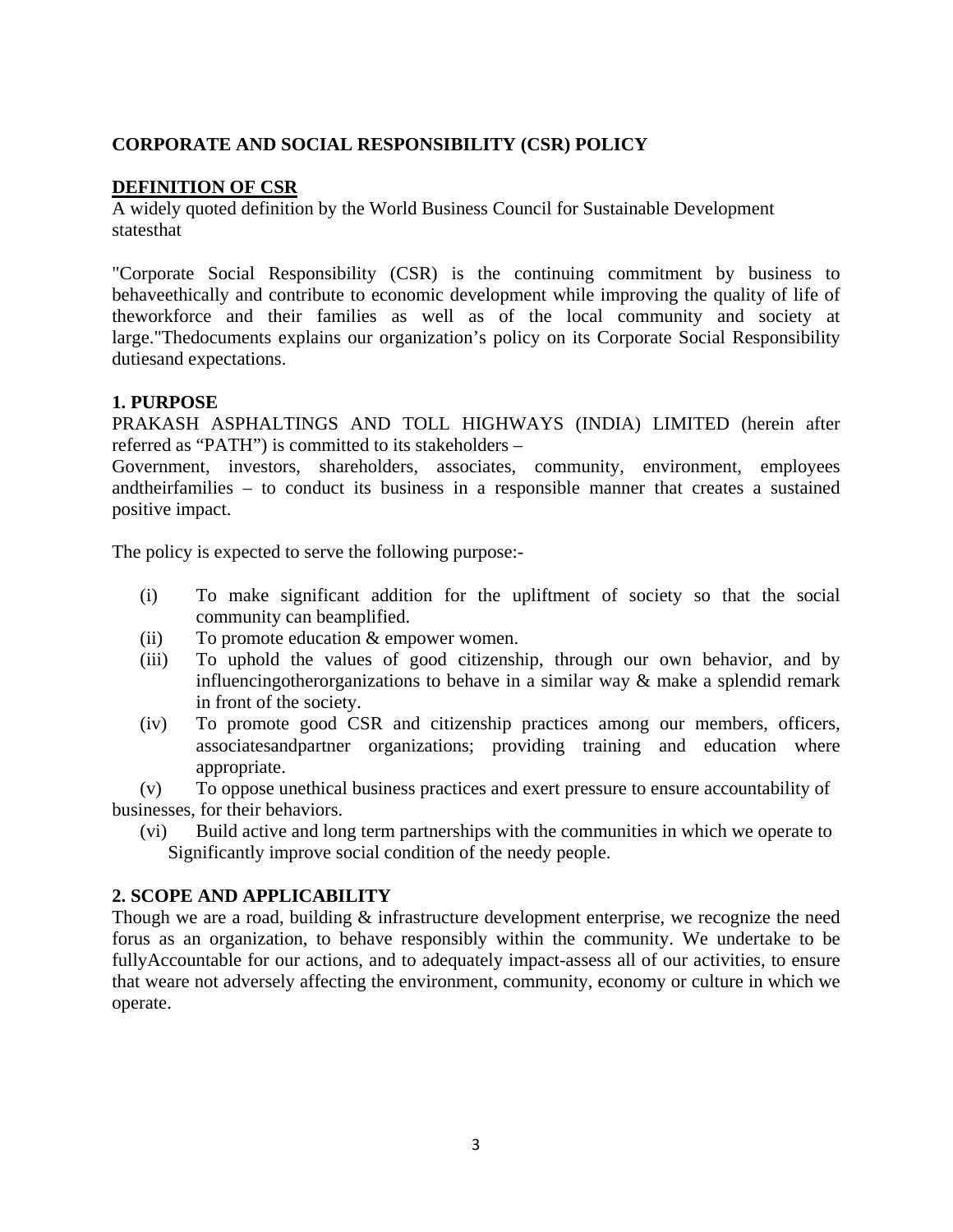## **3. PATH CSR COMMITTEE**

The CSR Committee of **PATH**shall institute a transparent monitoring mechanism forimplementation of the CSR projects or programmes or activities undertaken by the Company.To effectively coordinate, communicate and oversee the Group CSR activities, a CSR Committeeis being constituted, comprising the following members are as under :-

|     | <b>Name of Committee Members</b> | <b>Designation</b> |
|-----|----------------------------------|--------------------|
| No. |                                  |                    |
|     | Shri Puneet Agrawal              | Chairman           |
|     | Shri Nitin Agrawal               | Member             |
|     | Shri Asheesh Agrawal             | Member             |

PATH CSR Committee will help in identifying projects and recommend priorities and approaches,support individual business units to build CSR into their planning process to achieve PATH CSRobjectives.

#### **4. TERMS OF REFERENCE**

The terms of reference of the Corporate Social Responsibility Committee shall include thefollowing:

- (i) Formulate and recommend to the Board, a Corporate Social Responsibility Policywhich shall indicate the activities to be undertaken by our Company in accordancewith the provisions of Section 135 of the Companies Act, 2013.
- (ii) Review and recommend the amount of expenditure to be incurred on activities to beundertaken by the Company.
- (iii) Monitor the Corporate Social Responsibility Policy of the Company and itsimplementation from time to time; and
- (iv) Any other matter as the Corporate Social Responsibility Committee may deemappropriate after approval of the Board of Directors or as may be directed by theBoard of Directors from time to time.

#### **5. CSR POLICY**

- (a) We envisage three pillars of CSR economic, social and environmental, which willunderpin our CSR policy and practice.
- (b) Our CSR practice will be bench-marked against legal compliance in terms of EmploymentRights, Equal Opportunities, Health and Safety, and Environmental Protection such asapply to commercial and public sector organizations, but we fully intend to rise well abovethis minimum standard.
- (c) We believe that an organization with sound ethical and accountable practices has aCompetitive advantage in the modern marketplace, and so investment in the development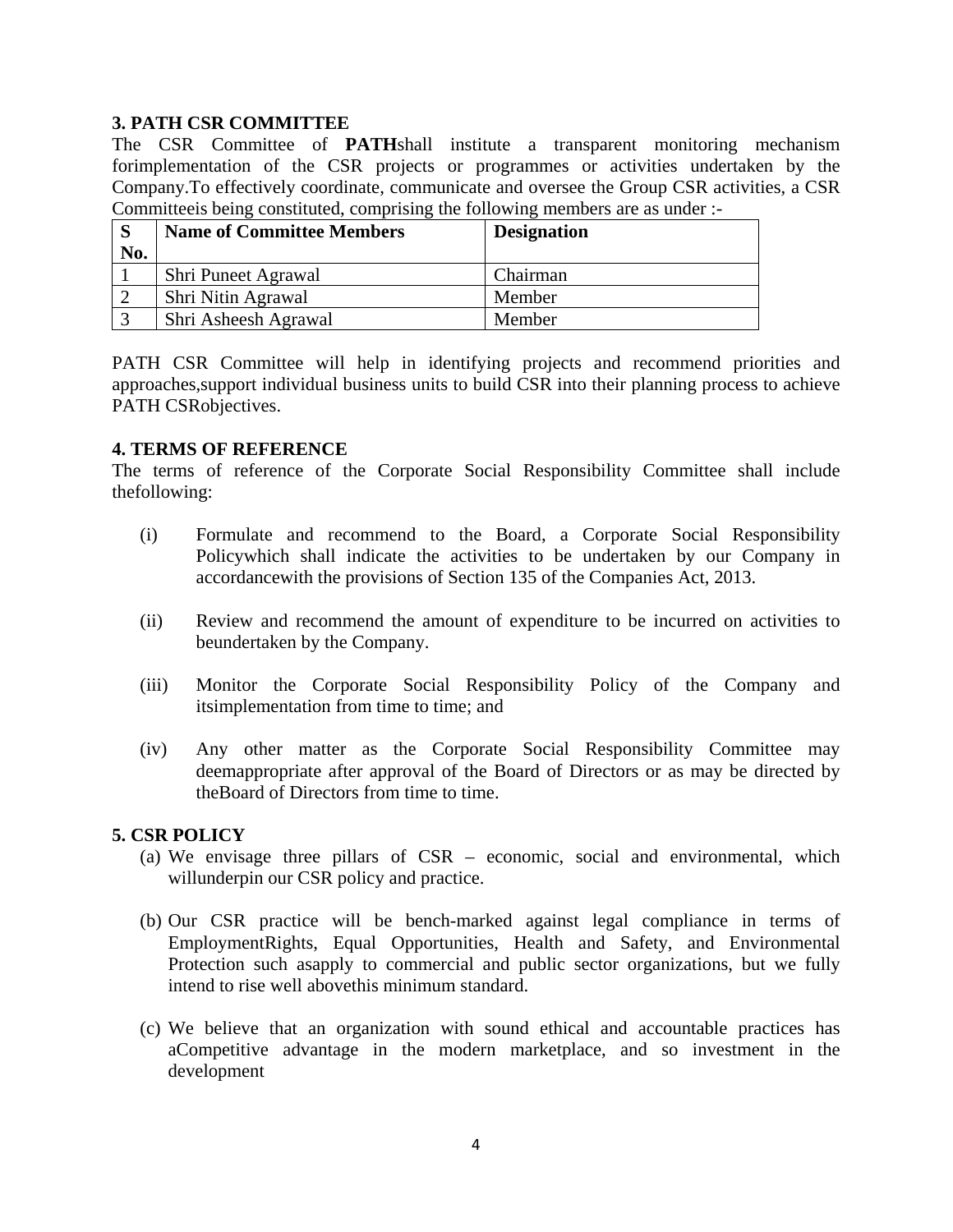and implementation of effective CSR practices is cost effective, and legitimate in terms ofan organisation's development.

## **6. CSR ACTIVITIES**

PATH CSR activities shall be undertaken by the Company either itself or through a registeredtrust, society, Non Government Organization engaged in the activities as proposed in the CSRPolicy**.** PATH will contribute/support financially or otherwise, to the initiatives/ activities/programmes undertaken by the Organization/institutions.

The CSR activities covered thefollowing area as per schedule VII of the Act:-

- (i) Eradicating Hunger and Poverty ;
- (ii) Promoting preventive health care and sanitation;
- (iii) Promoting educations including special educations and employment enhancing vocationskills especially among children, women'selderly ;
- (iv) Empowering women, Promoting gender equalities, reducing inequalities faced by sociallyand economically backward groups;
- (v) Ensuring environmental sustainability, conservation of natural resources, ecologicalbalances ;
- (vi) Protection of national heritage, art and culture, promotion and development of traditionalarts and handicrafts;
- (vii) Training to promote rural sports, Nationally recognized sports, Paralympicssports, Adventure sports, Olympic sports;
- (viii) Rural development projects;
- (ix) Contribution to the prime Minister's National relief fund or any other fund set up by central government for Socio-economic development and welfare of scheduled castes, scheduledtribes , other backward classes, minorities and women,

#### **Provided that**

(i) Contribution of any amount directly or indirectly to any political party shall not beconsidered as CSR activity ;

(ii) CSR activities does not include the activities undertaken in pursuance of normal courseof business of a company;

- (iii) Any surplus arising out of CSR activities shall not form part of the business profit oftheCompany.
- (iv) CSR activities/projects/programs that benefit only the employees of the Company andtheir families shall not be considered as CSR activities.

#### **7. BUDGETS**

The CSR activities as mentioned above will be directly funded or supported by PATH asfinancial contribution towards activities either undertaken by the Company or a registered trust,society, Non Government Organization, Foundation's/Institutions corpus / donation.

#### **8. CSR EXPENDITURE**

CSR expenditure shall include all expenditure including contribution to corpus for projects orprogrammes relating to CSR activities approved by the Board on the recommendation of its CSR